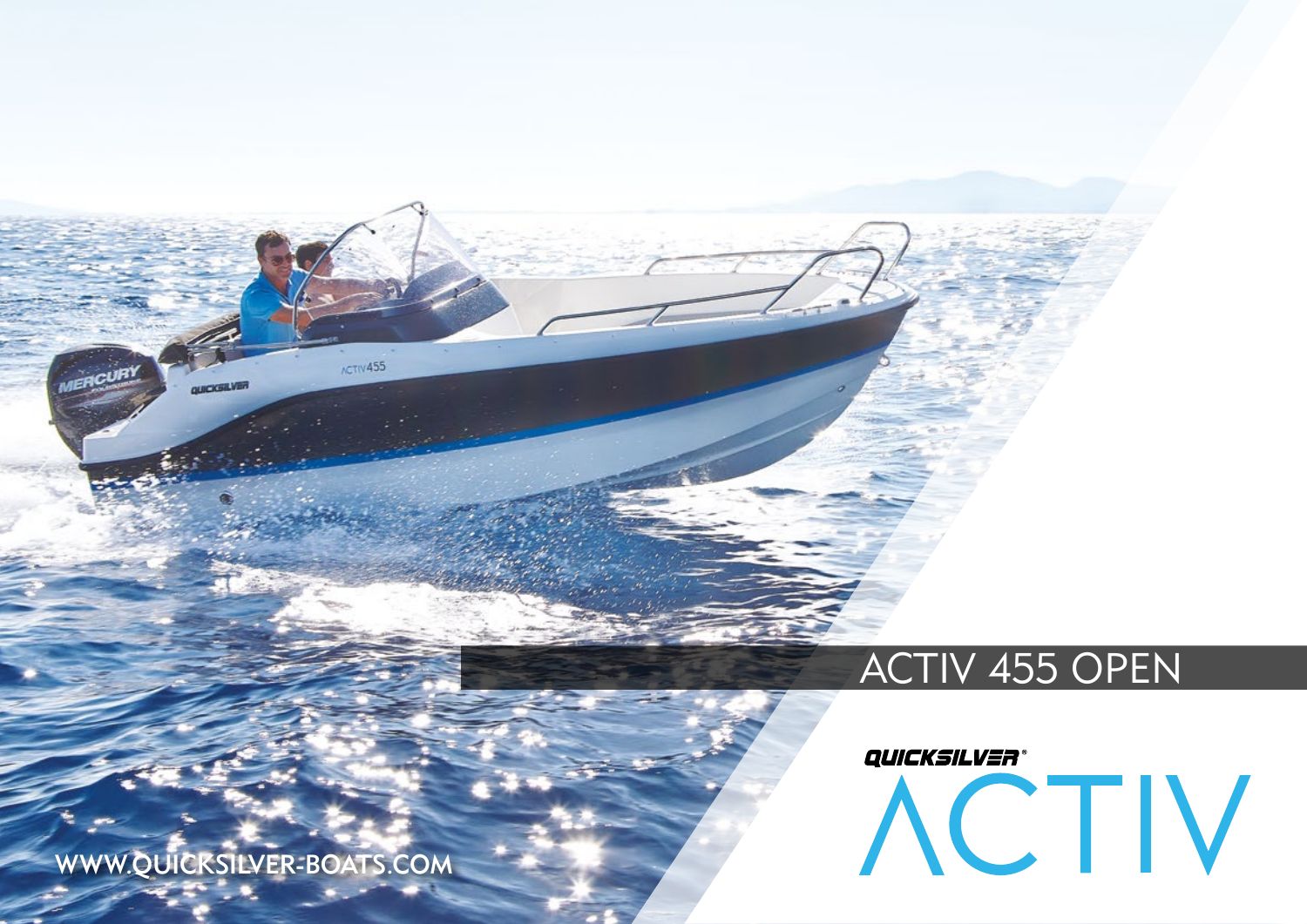## ACTIV 455OPEN

 $/CTV455$ 

**AKTELIS** 

## THE ADVENTURE STARTS HERE.

The Activ 455 Open combines all the ingredients for safe cruising in an ultra-modern, versatile and ergonomic package. Step aboard with family and friends and cast off for a smooth and relaxing ride.

| Length Over All (M)       | 4,54    |
|---------------------------|---------|
| Beam Maximum (M)          | 1,85    |
| Height                    | 1,61    |
| Weight (Kg)               | 401     |
| Fuel Capacity (L)         | 25      |
| <b>CE Design Category</b> | C       |
| Maximum Number of People  | 5       |
| Maximum Power (HP/kW)     | 60/44.1 |
|                           |         |

As a company committed to continuous product z | ACTIV 455 OPEN<br>improvement specifications are subject to change.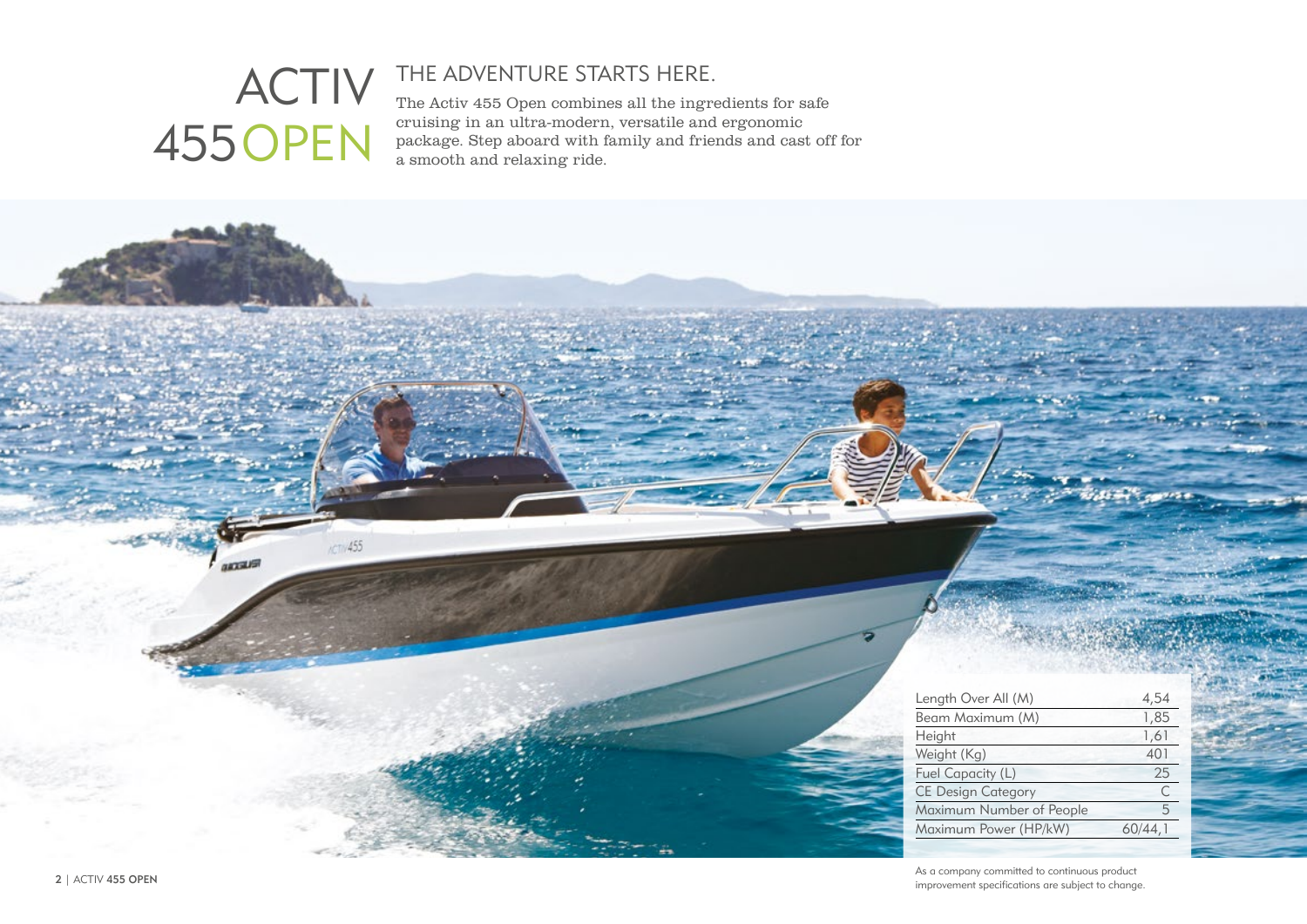## ACTIV 455 OPEN



## ACTIV455







#### **SAFFTY**

The Activ 455 Open's ultra-modern hull, deep cockpit and unsinkable design make coastal cruising a breeze and guarantee safety for both adults and children. The boat is packed with intelligent design features – such as anti-slip flooring and easy-grip railing – to ensure the safest possible ride. Easy and secure access to the boat is ensured through the convenient swim platforms that serve as step into the boat. The Activ 455 Open can be motorized with up to 60 horse power. The responsive controls and easy-to-read instrumentation, on the other hand, turn navigation into child's play. And with an extra-large windscreen, you and your passengers can enjoy the best weather protection.

### **COMFORT**

Despite its compact size, the interior feels spacious and is easy to move around, even when at speed. The cushions have a modern design and are made of enjoyable fabrics. Their practical shape makes it easy to store them onboard. Outside the water the Activ 455 Open requires very little maintenance. It is as easy to perform as 1, 2, 3 thanks to the use of quality materials and fabric. Its light design and secure hooks make transportation almost as easy out of the water as in.

## **VERSATILITY**

There are dozens of ways to enjoy the water – from cruising and bathing to fishing, recreation and transportation – and the Activ 455 Open is equipped for each and every one of them. Its versatile interior, easy access, large bathing platform and comfortable seating for up to 5 people make it the ideal companion to delight your passengers, whatever their fancy.

### STORAGE

The Activ 455 Open offers ingenious storage solutions by offering two separate storage areas in the boat and an additional lockable storage below the aft bench.